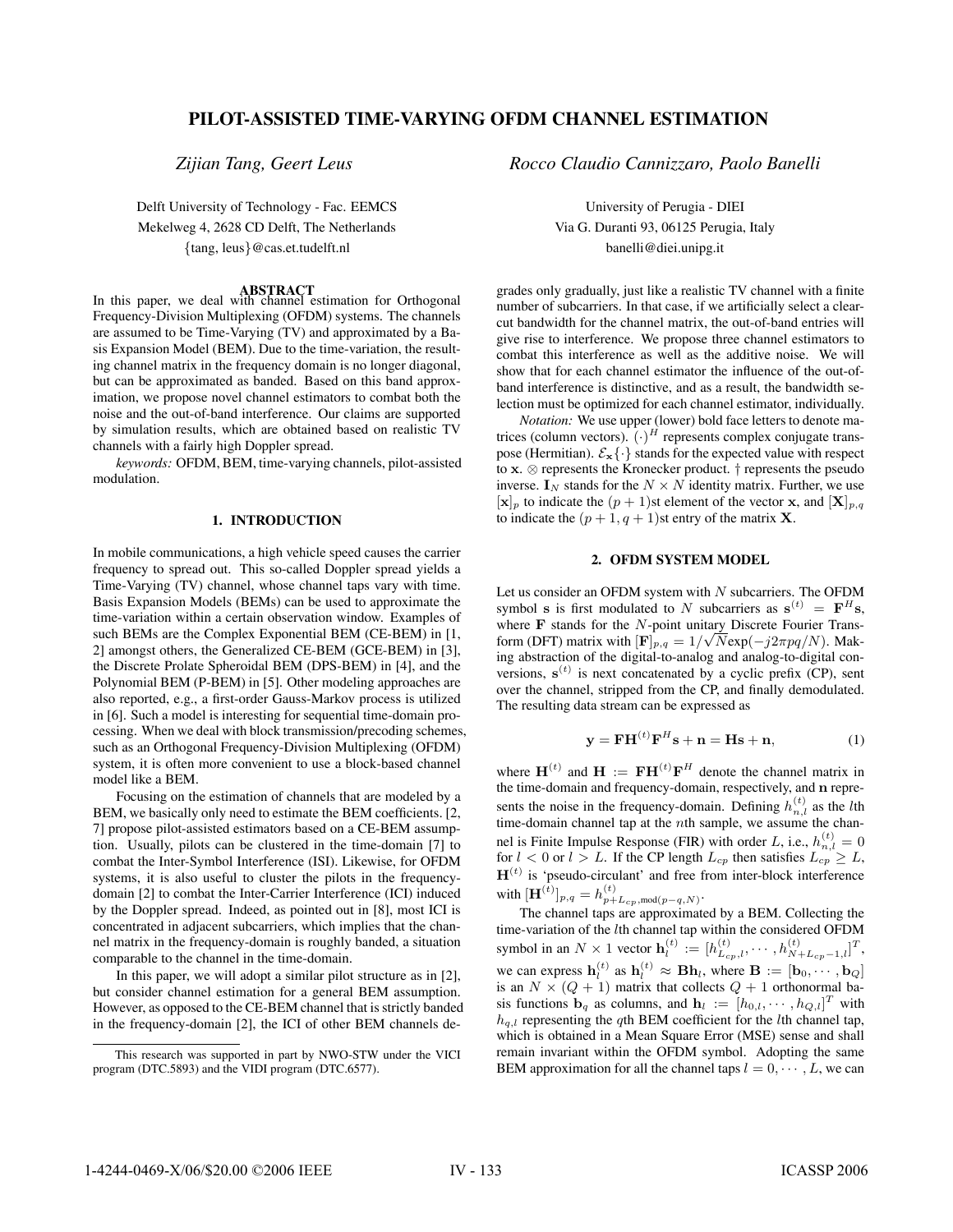rewrite  $(1)$  after some algebra as<sup>1</sup>

$$
\mathbf{y} = \sum_{q=0}^{Q} \mathbf{D}_q \mathbf{\Delta}_q \mathbf{s} + \mathbf{n},\tag{2}
$$

where  $\mathbf{D}_q := \mathbf{F} \text{diag}(\mathbf{b}_q) \mathbf{F}^H$  and  $\mathbf{\Delta}_q$  is a diagonal matrix  $\mathbf{\Delta}_q :=$  $diag\{\mathbf{F}_{\perp}[h_{q,0},\cdots,h_{q,L}]^T\}$  with  $\mathbf{F}_{\perp}$  standing for the first  $L+1$ columns of the matrix  $\sqrt{N}$ **F**.

It is noteworthy that (1) can implicitly include the effect of a possible receiver window. In that case, the time-domain channel matrix  $\mathbf{H}^{(t)}$  can be written as  $\mathbf{H}^{(t)} = \text{diag}\{\mathbf{w}\}\tilde{\mathbf{H}}^{(t)}$ , where **w** is the adopted window and  $\tilde{\mathbf{H}}^{(t)}$  represents the unwindowed channel. Such a receiver window has been recently reported in [9, 10] to improve the performance of low-complexity equalizers that exploit the banded approximation of the frequency-domain channel matrix **H**. To approximate such a windowed channel, we differentiate two options in the BEM design. First, if a CE-BEM is to be used, we can just stick to the original design for the unwindowed case as in [1]. For other BEMs, it turns out to be beneficial to adapt the BEM to the window, i.e., we design **B** as

$$
\mathbf{B} := \text{diag}\{\mathbf{w}\}\tilde{\mathbf{B}}\mathbf{Q} \tag{3}
$$

where **B** yields one of the traditional BEM designs presented in [3–5] and **Q** is a square matrix to ensure that the columns of **B** are orthonormal. For more details on the BEM design see [11].

### **3. DATA MODEL FOR CHANNEL ESTIMATION**

Instead of estimating the true bulky channel matrix **H**, we will estimate the in total  $(L+1)(Q+1)$  BEM coefficients collected in  $h :=$  $[h_{0,0}, \cdots, h_{0,L}, \cdots, h_{Q,0}, \cdots, h_{Q,L}]^T$ . We assume there are M pilot clusters of length  $L_p$  denoted as  $\mathbf{s}_m^{(p)}$ ,  $m = 0, 1, ..., M - 1$ . They are collected in the vector  $\mathbf{s}^{(p)} := [\mathbf{s}_0^{(p)T}, \dots, \mathbf{s}_{M-1}^{(p)T}]^T$ , and interleaved with information symbols collected in the information symbol vector  $\mathbf{s}^{(d)}$ .



**Fig. 1.** The structure of  $D_q$  in relation with the pilots and the received samples.

For such clustered pilots, it is up to the receiver to decide which of the received samples must be used for channel estimation. To clarify the notations that will come forth, we plot the structure of  $D_q$  in Fig. 1. Obviously, the columns of  $D_q$  are related to the positions of the pilots and information symbols, which operate on  $D_q$  through the diagonal matrix  $\Delta_q$ . The row positions are related to the observation samples. For the mth pilot cluster  $\mathbf{s}_{m}^{(p)} = [[\mathbf{s}]_{P_m}, \dots, [\mathbf{s}]_{P_m+L_p-1}]^T$ , where  $P_m$  stands for its begin position, let us consider the following observation samples:

$$
\mathbf{y}_m := [[\mathbf{y}]_{P_m + B_c}, \dots, [\mathbf{y}]_{P_m + L_p - B_c - 1}]^T.
$$
 (4)

It is not hard to imagine that if  $D_q$  were 'strictly' banded with  $2B_c+1$  non-zero diagonals (this occurs if we assume a CE-BEM), then  $y_m$  would be the vector of maximal length that exclusively depends on the pilot cluster  $\mathbf{s}_{m}^{(p)}$ . In this sense,  $B_c$  can be interpreted as the assumed bandwidth of  $D_q$  as suggested in Fig. 1. However, we must be cautious with this interpretation, because  $\mathbf{D}_q$  is not strictly banded for most BEMs. Later on, it will become more clear that  $B_c$  actually provides a handle on the amount of out-of-band interference that we want to take into account. Note that  $B<sub>c</sub>$  can even be negative, in which case the bandwidth physical interpretation cannot be directly accounted for.

To formulate the above discussion in mathematical expressions with notations indicated in Fig. 1, we obtain

$$
\mathbf{y}_m = \sum_{q=0}^Q \mathbf{D}_{q,m}^{(p)} \mathbf{\Delta}_q^{(p)} \mathbf{s}^{(p)} + \underbrace{\sum_{q=0}^Q \mathbf{D}_{q,m}^{(d)} \mathbf{\Delta}_q^{(d)} \mathbf{s}^{(d)}}_{\mathbf{d}_m} + \mathbf{n}_m, \quad (5)
$$

where  $\mathbf{D}_{q,m}^{(p)}$  is an  $(L_p - 2B_c) \times ML_p$  matrix, representing the hatched parts of  $D_q$  in Fig. 1;  $\Delta_q^{(p)}$  is an  $ML_p \times ML_p$  diagonal matrix, which is carved out of  $\Delta_q$  corresponding to the pilotcarrying subcarriers;  $\mathbf{D}_{q,m}^{(d)}$  is an  $(L_p - 2B_c) \times (N - ML_p)$  matrix, representing the shaded parts of  $D_q$  in Fig. 1;  $\Delta_q^{(d)}$  is an  $(N - ML_p) \times (N - ML_p)$  diagonal matrix, which is carved out of  $\Delta_q$  corresponding to the information-carrying subcarriers; finally,  $\mathbf{n}_m$  stands for the noise related to  $\mathbf{y}_m$ . In the above equation, we have thus uncoupled the effect of the information symbols from the pilots, and put it in a separate term  $\mathbf{d}_m$ . Collecting all the observation samples in one vector  $\mathbf{y}^{(p)} := [\mathbf{y}_0^T, \cdots, \mathbf{y}_{M-1}^T]^T$  and denoting

$$
\boldsymbol{\mathcal{P}} := \begin{bmatrix} \mathbf{D}_{0,0}^{(p)} & \cdots & \mathbf{D}_{Q,0}^{(p)} \\ \vdots & \ddots & \vdots \\ \mathbf{D}_{0,M-1}^{(p)} \cdots & \mathbf{D}_{Q,M-1}^{(p)} \end{bmatrix} (\mathbf{I}_{Q+1} \otimes \text{diag}(\mathbf{s}^{(p)}) \mathbf{F}_{\text{L}}^{(p)}),
$$

with  $\mathbf{F}_{\text{L}}^{(p)}$  standing for the rows of  $\mathbf{F}_{\text{L}}$  corresponding to the positions of the pilots, we can easily derive

$$
\mathbf{y}^{(p)} = \mathcal{P}\mathbf{h} + \mathbf{d} + \mathbf{n}^{(p)},\tag{6}
$$

where  $\mathbf{d} := [\mathbf{d}_0^T, \cdots, \mathbf{d}_{M-1}^T]^T$  and  $\mathbf{n}^{(p)} := [\mathbf{n}_0^T, \cdots, \mathbf{n}_{M-1}^T]^T$ . From the last equality, we observe that the observation samples are not only contaminated by the additive noise  $\mathbf{n}^{(p)}$ , but also by the interference term **d**. The latter contains also the information **h** as **, where** 

$$
\mathcal{G}:=\begin{bmatrix} \mathbf{D}_{0,0}^{(d)} & \cdots & \mathbf{D}_{Q,0}^{(d)} \\ \vdots & \ddots & \vdots \\ \mathbf{D}_{0,M-1}^{(d)} \cdots \mathbf{D}_{Q,M-1}^{(d)} \end{bmatrix} \big(\mathbf{I}_{Q+1}\otimes \text{diag}(\mathbf{s}^{(d)})\mathbf{F}_{\text{L}}^{(d)}\big),
$$

<sup>&</sup>lt;sup>1</sup> From now on, we assume the BEM modeling error is negligible.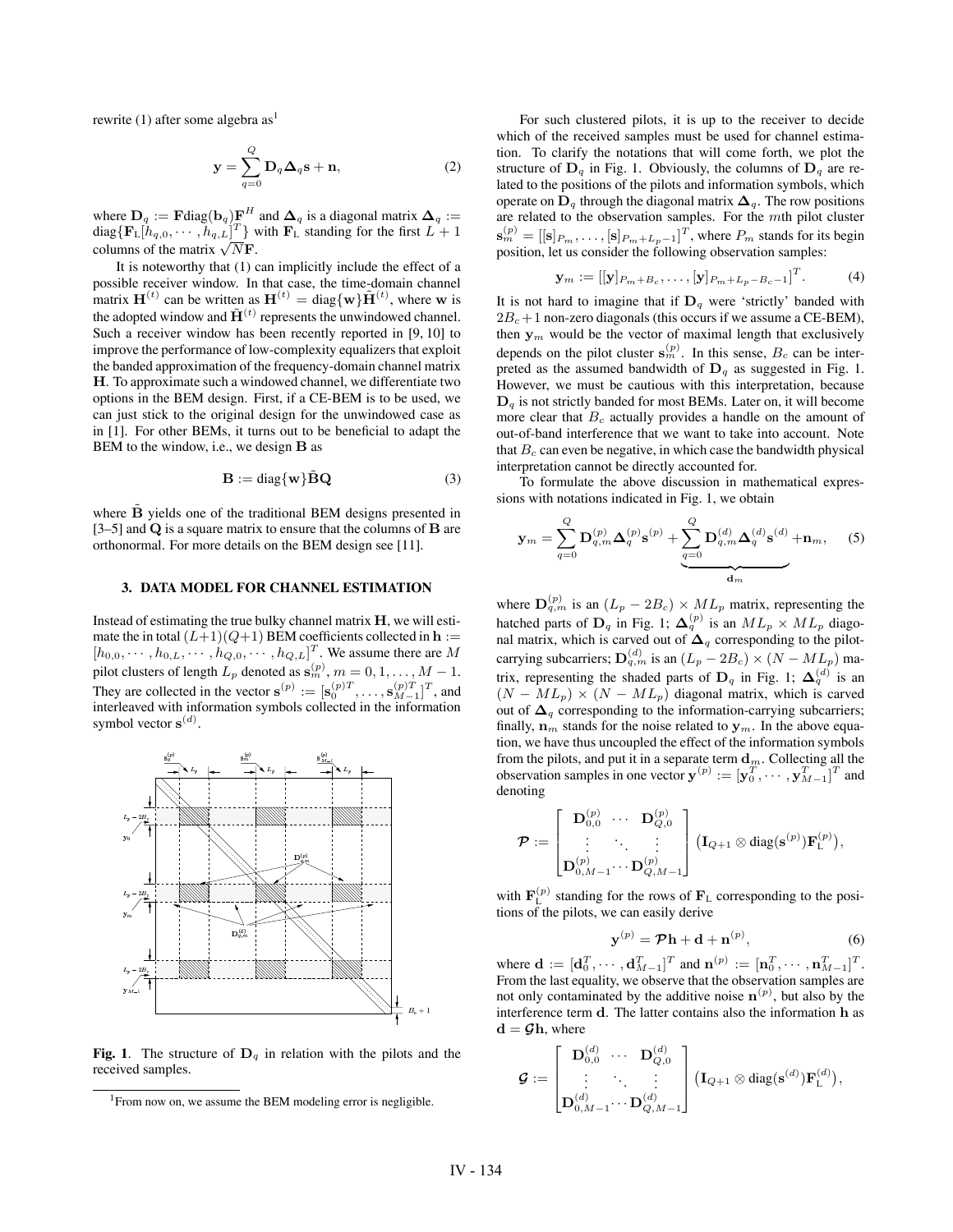with  $\mathbf{F}_{\text{L}}^{(d)}$  standing for the rows of  $\mathbf{F}_{\text{L}}$  corresponding to the positions of the information symbols.

Clearly, the pilot-related  $P$  and the interference-related  $G$  both have the dimension  $M(L_p - 2B_c) \times (Q + 1)(L + 1)$ . Intuitively, one would like to reduce the power of the interference **d** by setting  $B<sub>c</sub>$  as large as possible. The same idea is adopted in [8] though the authors address the problem from a different point of view. To explain this using the physical interpretation of  $B_c$ : a larger  $B_c$ corresponds to a more accurate band approximation, and thus to a smaller out-of-band interference. However, at the same time when  $B<sub>c</sub>$  is enlarged, less observation samples are taken into account, leading to a 'fatter' **P**. This is usually detrimental if we are to deploy a linear channel estimator.

## **4. CHANNEL ESTIMATION**

In the following, we assume the information symbols  $\mathbf{s}^{(d)}$  and the noise  $\mathbf{n}^{(p)}$  are both zero-mean and uncorrelated with each other. The channel vector **h** will be treated either as a random variable or a deterministic variable. This leads to three different channel estimators. The performance of each channel estimator is sensitive to the choice of  $B<sub>c</sub>$ , which will be examined individually.

## **4.1. The Linear Minimum Mean Square Error (LMMSE) Estimator**

Assuming **h** to be stochastic and uncorrelated with  $\mathbf{s}^{(d)}$  and  $\mathbf{n}^{(p)}$ , we can find a linear filter **W** to minimize the MSE between the estimated and true BEM coefficients. [11] gives its expression as

$$
\hat{\mathbf{h}}_{\text{LMMSE}} = \mathbf{R}_h \boldsymbol{\mathcal{P}}^H (\boldsymbol{\mathcal{P}} \mathbf{R}_h \boldsymbol{\mathcal{P}}^H + \mathbf{R}_{\mathcal{I}})^{-1} \mathbf{y}^{(p)}, \tag{7}
$$

where  $\mathbf{R}_I := \mathbf{R}_d + \mathbf{R}_n^{(p)}$  with  $\mathbf{R}_d := \mathcal{E}_{\mathbf{h}, \mathbf{s}^{(d)}} \{ \mathbf{d} \mathbf{d}^H \}$  and  $\mathbf{R}_n^{(p)} :=$  $\mathcal{E}_{\mathbf{n}^{(p)}}\{\mathbf{n}^{(p)}\mathbf{n}^{(p)H}\}\$  whose derivations are given in [11]. Note that although (7) is similar to the canonical LMMSE estimator [12], we underline the difference that in the considered case, the interference term contains the information **h** itself and is mitigated by the LMMSE estimator resorting to the Second-Order Statistics (SOS) of the channel. From (7), we can show that the MSE of this LMMSE estimator is:

$$
MSE_{LMMSE} = \text{trace}\{ (\boldsymbol{\mathcal{P}}^H \mathbf{R}_{\mathcal{I}}^{-1} \boldsymbol{\mathcal{P}} + \mathbf{R}_h^{-1})^{-1} \}.
$$
 (8)

Since the choice of  $B_c$  determines the content of both  $\mathcal{P}$  and  $\mathbf{R}_{\mathcal{I}}$ , (8) implies that the LMMSE's performance is subject to  $B_c$ .

#### **4.2. The Least Squares Estimator**

The Least Squares (LS) estimator treats **h** as a deterministic variable and assumes further no knowledge about the channel and noise statistics:

$$
\hat{\mathbf{h}}_{LS} = \mathcal{P}^{\dagger} \mathbf{y}^{(p)} = \mathbf{h} + \mathcal{P}^{\dagger} (\mathbf{d} + \mathbf{n}^{(p)}).
$$
 (9)

For the LS estimator, we can easily derive its MSE as

$$
MSE_{LS} = \text{trace}\{\boldsymbol{\mathcal{P}}^{\dagger} \mathbf{R}_{\mathcal{I}} \boldsymbol{\mathcal{P}}^{\dagger H}\},\qquad(10)
$$

Compared to (8), one can observe that the LS estimator's performance is also influenced by  $B_c$ , but in a different manner.

#### **4.3. An Iterative Best Linear Unbiased Estimator (BLUE)**

From (6), a BLUE can be derived [12, Appendix 6B] by treating the interference **d** and noise  $\mathbf{n}^{(p)}$  as a whole such that

$$
\hat{\mathbf{h}}_{\text{BLE}} = \left(\mathcal{P}^H \tilde{\mathbf{R}}_T^{-1}(\mathbf{h}) \mathcal{P}\right)^{-1} \mathcal{P}^H \tilde{\mathbf{R}}_T^{-1}(\mathbf{h}) \mathbf{y}^{(p)},\qquad(11)
$$

 $\tilde{\mathbf{R}}_{\mathcal{I}}(\mathbf{h}) := \mathcal{E}_{\mathbf{s}^{(d)}, \mathbf{n}^{(p)}} \{ (\mathbf{d} + \mathbf{n}^{(p)}) (\mathbf{d} + \mathbf{n}^{(p)})^H \} = \tilde{\mathbf{R}}_d(\mathbf{h}) + \mathbf{n}^{(p)}$  $\mathbf{R}_n^{(p)}$ . Here  $\tilde{\mathbf{R}}_d(\mathbf{h})$  is the covariance matrix of **d** by treating **h** as deterministic  $\tilde{\mathbf{R}}_d(\mathbf{h}) := \mathcal{E}_{\mathbf{s}^{(d)}}\{ \mathbf{d} \mathbf{d}^H \}$ . For more details, see [11].

However,  $(11)$  is not implementable since its computation entails the information of **h** itself. A recursive approach is therefore proposed: suppose at the kth iteration, an estimate for **h** is available and denoted as  $\hat{\mathbf{h}}_{\text{BLUE}}^{(k)}$ . Next, we use this estimate to update the covariance matrix  $\tilde{\mathbf{R}}_{\mathcal{I}}(\mathbf{h})$ , which is in turn used to produce the BLUE for the next iteration and so on:

$$
\hat{\mathbf{h}}_{\text{BLUE}}^{(k+1)} = \left(\boldsymbol{\mathcal{P}}^H \tilde{\mathbf{R}}_{\mathcal{I}}^{-1} (\hat{\mathbf{h}}_{\text{BLUE}}^{(k)}) \boldsymbol{\mathcal{P}}\right)^{-1} \boldsymbol{\mathcal{P}}^H \tilde{\mathbf{R}}_{\mathcal{I}}^{-1} (\hat{\mathbf{h}}_{\text{BLUE}}^{(k)}) \mathbf{y}^{(p)}, \quad (12)
$$

The convergence can be easily ensured by initializing the iteration with  $\hat{\mathbf{h}}_{\text{BLUE}}^{(0)} = \mathbf{0}$ . In that case, we already obtain a weighted LS estimate  $\widetilde{\mathbf{h}}_{\text{BLE}}^{(1)} = \left( \boldsymbol{\mathcal{P}}^H(\mathbf{R}_n^{(p)})^{-1}\boldsymbol{\mathcal{P}} \right)^{-1} \boldsymbol{\mathcal{P}}^H(\mathbf{R}_n^{(p)})^{-1}$ , which could be close to the global minimum if the interference term is not too eminent. Note that a similar idea is also echoed in [13] amongst others, though in the context of superimposed training for timeinvariant channel estimation.

Assuming that  $\hat{\mathbf{h}}_{\text{BLE}}^{(k)} \rightarrow \hat{\mathbf{h}}_{\text{BLE}}$ , we use (11) to find a lower bound on the estimator's MSE

$$
MSE_{\text{BLE}} = \mathcal{E}_{\mathbf{h}} \{ \text{trace} \big( (\boldsymbol{\mathcal{P}}^H \tilde{\mathbf{R}}_{\mathcal{I}}^{-1}(\mathbf{h}) \boldsymbol{\mathcal{P}})^{-1} \big) \}.
$$
 (13)

Because the expression above is difficult to evaluate in closed form, we need to resort to the Monte Carlo method. As will be evident later on, the MSE of the BLUE also depends on the choice of  $B<sub>c</sub>$ .

### **4.4. Optimization of**  $B_c$

First of all, we restrict the possible values of  $B<sub>c</sub>$  to a certain range using the following lemma (for a proof see [11]): **Lemma 1** *Practical values of*  $B_c$  *must satisfy:* 

$$
\frac{L_p}{2} - \frac{N}{2M} \le B_c \le \frac{L_p}{2} - \frac{(L+1)(Q+1)}{2M},\tag{14}
$$

as we recall that M is the number of pilot clusters and  $L_p$  is the *size of each pilot cluster.*

We optimize  $B<sub>c</sub>$  within the above range in terms of the MSE expressions given in (8), (10) and (13), which are defined for the LMMSE, LS, and the BLUE, respectively. In other words, we solve  $B_c = \text{arg min MSE}$ . It is difficult to find a closed-form solu- ${B_c}$ tion for this problem. However, [11] shows by simulation that the

MSE versus  $B<sub>c</sub>$  curve for the LS estimator is monotonous descending, while the curves for the LMMSE estimator and the BLUE are both monotonous ascending, which implies that we can simply choose the largest possible  $B_c$  for the LS estimator and the smallest possible  $B_c$  for the LMMSE estimator and the BLUE. To explain this, we recall that a larger  $B_c$  is equivalent to a smaller outof-band interference power. This is in favor of the LS estimator, which is not good at suppressing the interference due to the lack of statistical knowledge. For the LMMSE estimator and BLUE on the other hand, the out-of-band interference is not a big concern,